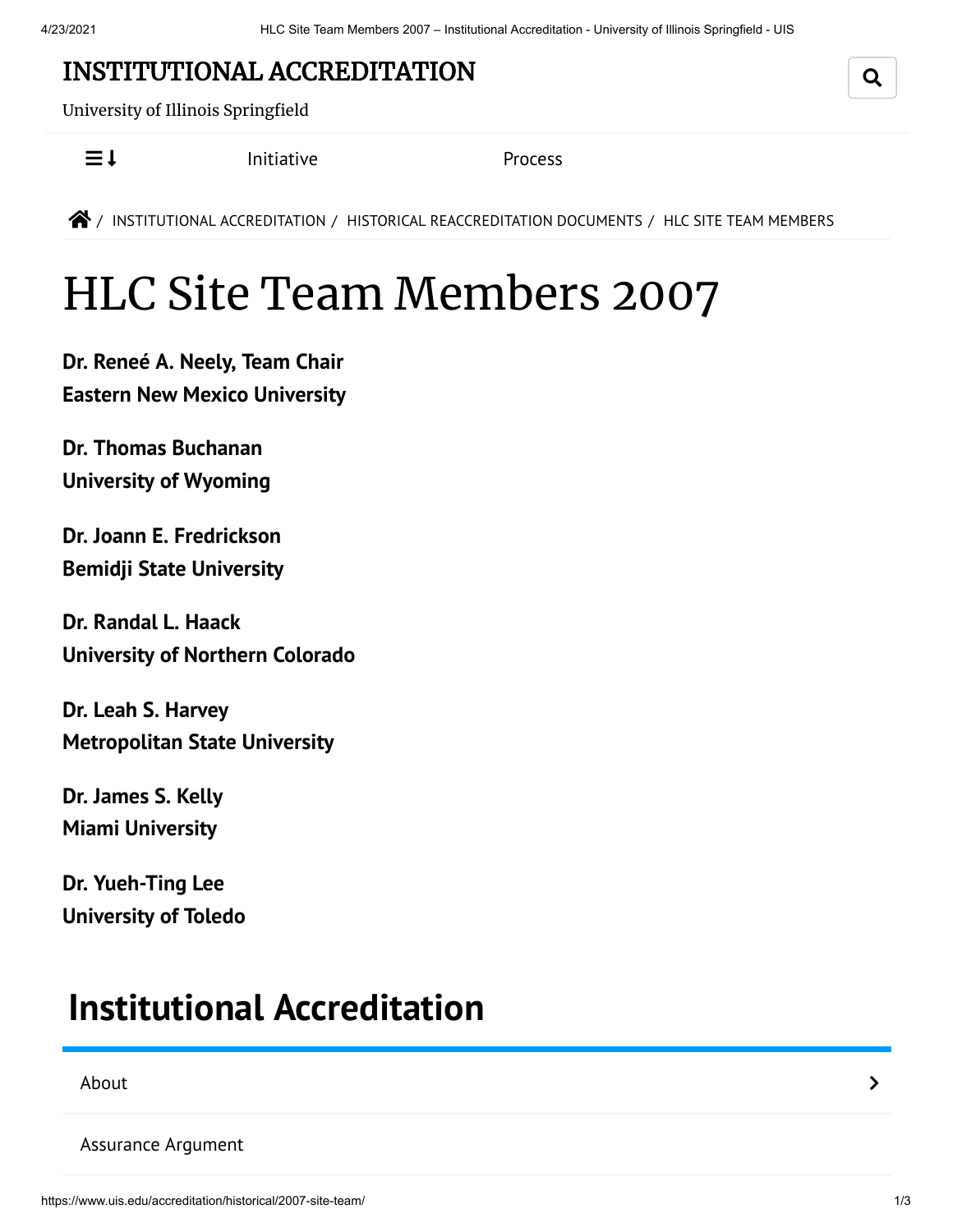### [Departmental/Program](https://www.uis.edu/accreditation/departmental-program-accreditation/) Accreditation

Quality [Initiative](https://www.uis.edu/accreditation/quality/)

[Contact](https://www.uis.edu/accreditation/contact/)

Site [Map](https://www.uis.edu/accreditation/sitemap/)

Get in touch:

 $2(217)$  [206-7407](tel:(217)%20206-7407)

University of Illinois Springfield One University Plaza Springfield, Illinois 62703-5407 217-206-6600

[Accreditation](https://www.uis.edu/accreditation/) Consumer [Information](https://www.uis.edu/about/student-consumer-information/) [Directions](https://www.uis.edu/about/visit/drivingdirections/) [Emergency](https://www.uis.edu/emergencies/) Info [Employment](https://jobs.uis.edu/) Online Course [Complaints](https://forms.uofi.uis.edu/sec/6417829) Student [Grievances](https://www.uis.edu/academicaffairs/departmentofeducationcomplaintprocess/) [Title](https://www.uis.edu/titleix/) IX

About the [website](https://www.uis.edu/about/explore/website/)  $\vert$  Privacy [Statement](https://www.vpaa.uillinois.edu/resources/web_privacy) and Terms of Use © 2021 The Board of Trustees of the University of Illinois University of Illinois [Nondiscrimination](https://www.hr.uillinois.edu/cms/One.aspx?portalId=4292&pageId=5671) Statement [University](https://www.uillinois.edu/) of Illinois System  $\vert$  [Urbana-Champaign](https://illinois.edu/)  $\vert$  [Chicago](http://www.uic.edu/)

CookieSettings